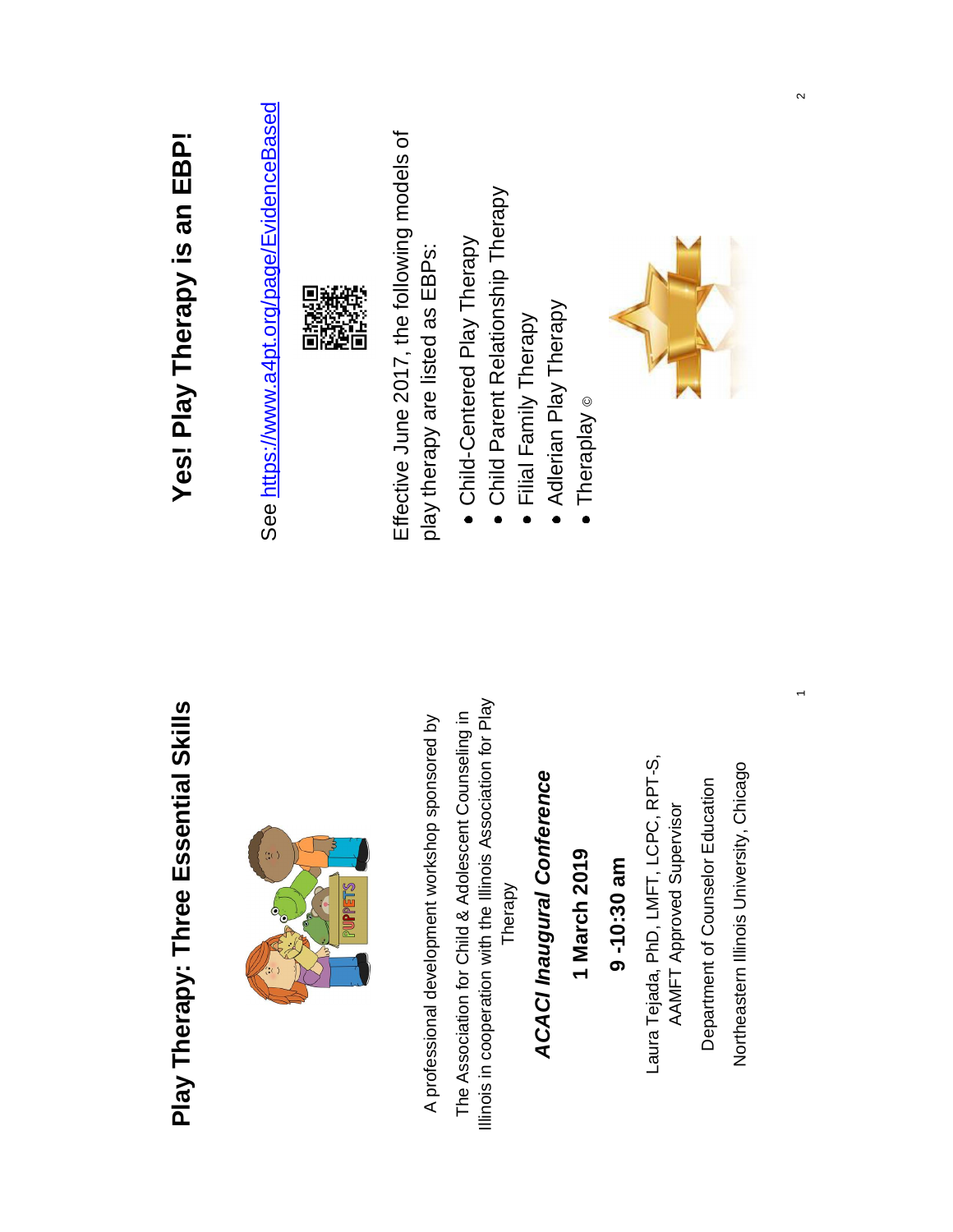| Why Play Therapy Works!                                                               | Key Points about Materials                                                                                   |
|---------------------------------------------------------------------------------------|--------------------------------------------------------------------------------------------------------------|
| : They<br>• Children are not miniature adults<br>don't talk, they do.                 | O CO CO CO CO CO CO CO                                                                                       |
| places, at<br>· Play occurs in all cultures, in all<br>all times.                     | $\triangleright$ Deliberately chosen—"Selected not collected."<br>> Developmentally appropriate              |
| "Play is the way children learn what no one<br>Play is complete in itself.            | > Respect your institution's policies/requirements about<br>> The simpler, the better<br>toys and materials. |
| Can teach them" (Frank, 1982, in Landreth, 1991, p. 8).                               | You may choose ONE toy to not have in your<br>playroom.<br>$\lambda$                                         |
| expression with metaphors and similes, but<br>• Adults have the capacity for symbolic | > Don't put in toys you can't bear to see being hurt or<br>stolen                                            |
| ity for<br>children do not yet have the abili                                         | > Broken 'real life' items can make great toys.                                                              |
| abstract language.                                                                    | $\triangleright$ You can spend as much or as little as you want on                                           |
| · Adults are more comfortable talking, so we                                          | toys and materials.                                                                                          |
| talk. Children are more comfortable playing,                                          |                                                                                                              |
| so they play.                                                                         | Landreth (1991) recommends avoiding:                                                                         |
| "Children's feelings are often inaccessible at                                        | Electronic toys<br>$\hat{\boxtimes}$                                                                         |
| a verbal level" (Landreth, 1991, p. 13).                                              | Broken toys<br>囟                                                                                             |
|                                                                                       | Board games<br>囟                                                                                             |
| <b>BIRDER</b>                                                                         | Toys that require adult assistance to operate<br>囟                                                           |
|                                                                                       | (Kottman, 2001; Landreth, 1991)                                                                              |
|                                                                                       |                                                                                                              |

4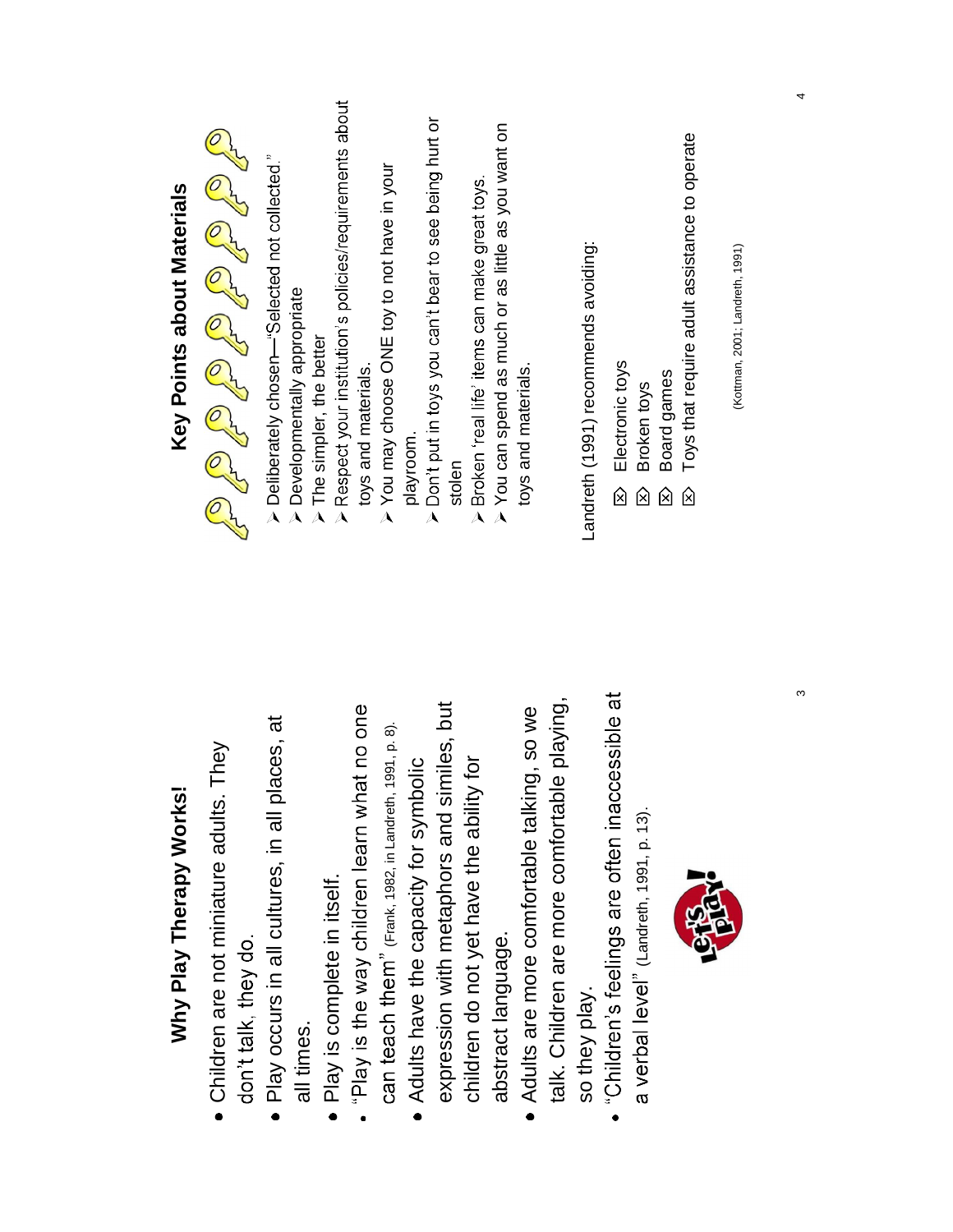| Tracking-The Most Basic Skill of Play Therapy<br>$\begin{array}{ccc} \mathcal{L} & \mathcal{L} & \mathcal{L} & \mathcal{L} & \mathcal{L} & \mathcal{L} & \mathcal{L} & \mathcal{L} & \mathcal{L} & \mathcal{L} & \mathcal{L} & \mathcal{L} & \mathcal{L} & \mathcal{L} & \mathcal{L} & \mathcal{L} & \mathcal{L} & \mathcal{L} & \mathcal{L} & \mathcal{L} & \mathcal{L} & \mathcal{L} & \mathcal{L} & \mathcal{L} & \mathcal{L} & \mathcal{L} & \mathcal{L} & \mathcal{L} & \mathcal{L} & \mathcal{L} & \mathcal$ | interpretive and/or non-judgmental way what the<br>Description: The therapist states in a non-<br>child is doing in the playroom. |                       | Parallel: There is no direct parallel in talk and/or<br>adult therapy for the skill of tracking.                               | $\bullet$ To let the child know that the adult is paying<br>Purposes:                                | attention to what they are doing and to what they<br>be an important part of the play therapy process.<br>To accustom the child to the adult's presence in<br>To accustom the child to the adult's attention to<br>To help the child learn that communication will<br>their play, and hence, their thoughts, feelings,<br>(Kottman, 2001)<br>the play session.<br>might be feeling.<br>and behavior. | ဖ |
|--------------------------------------------------------------------------------------------------------------------------------------------------------------------------------------------------------------------------------------------------------------------------------------------------------------------------------------------------------------------------------------------------------------------------------------------------------------------------------------------------------------------|-----------------------------------------------------------------------------------------------------------------------------------|-----------------------|--------------------------------------------------------------------------------------------------------------------------------|------------------------------------------------------------------------------------------------------|------------------------------------------------------------------------------------------------------------------------------------------------------------------------------------------------------------------------------------------------------------------------------------------------------------------------------------------------------------------------------------------------------|---|
|                                                                                                                                                                                                                                                                                                                                                                                                                                                                                                                    |                                                                                                                                   | Pretend/Fantasy Toys  | with behaviors<br>situations and<br>Explore roles<br>relationships<br>Experiment<br>Express<br>feelings<br>Act out<br>Purposes | the playroom<br>from outside                                                                         | 5<br>People figures<br>Magic wand<br>Play kitchen<br>Telephones<br>Medical kit<br>Blocks, toy<br>Hard hats<br>Jewelry,<br>crowns<br>Trucks<br>Masks<br>tools<br>Examples                                                                                                                                                                                                                             |   |
|                                                                                                                                                                                                                                                                                                                                                                                                                                                                                                                    |                                                                                                                                   | Expressive Toys       | problem-solving<br>emotions and<br>Practice and<br>creativity<br>enhance<br>Express<br>Practice<br>mastery<br>Purposes         | enhance self-<br>enhance self-<br>Practice and<br>Practice and<br>regulation<br>control<br>$\bullet$ | markers, chall<br>Construction<br>Crayons,<br><b>Scissors</b><br>Paints<br>Paper<br>paper<br>Glue<br>Clay<br>Examples                                                                                                                                                                                                                                                                                |   |
|                                                                                                                                                                                                                                                                                                                                                                                                                                                                                                                    |                                                                                                                                   | Aggressive Toys       | Express anger<br>explore power<br>Express and<br>Express and<br>themselves<br>from fears<br>struggles<br>Protect<br>Purposes   | explore need<br>for control                                                                          | indians, pirates<br>astronauts and<br>aliens, police<br>Bat and balls<br>cowboys and<br>Toy soldiers<br>adversaries:<br>and military<br>Weapons<br>vehides<br>Pairs of<br>Shields<br>figures<br>Examples                                                                                                                                                                                             |   |
|                                                                                                                                                                                                                                                                                                                                                                                                                                                                                                                    |                                                                                                                                   | Scary Toys            | Explore ways to<br>cope with fears<br>impact of fears<br>Express fears<br>Express the<br>Purposes                              |                                                                                                      | rescue vehicles<br>lions, monsters<br>reptiles, wolves<br>sharks, insects<br>Hospital toys<br>predators:<br>dinosaurs<br>Weapons<br>Cars and<br>Fierce<br>Examples<br>$\bullet$                                                                                                                                                                                                                      |   |
|                                                                                                                                                                                                                                                                                                                                                                                                                                                                                                                    |                                                                                                                                   | Family/Nurturing Toys | relationships<br>relationships<br>Explore and<br>outside the<br>Represent<br>situations<br>express<br>Build<br>Purposes<br>C   | playroom                                                                                             | People puppets<br>Animal families<br>People figures<br>Play kitchen<br>Baby dolls<br>Pots, pans,<br>Dollhouse<br>Blankets<br>dishes<br>Examples                                                                                                                                                                                                                                                      |   |

- To let the child know that the adult is paying attention to what they are doing and to what they
- 
- their play, and hence, their thoughts, feelings,
- To help the child learn that communication will be an important part of the play therapy process.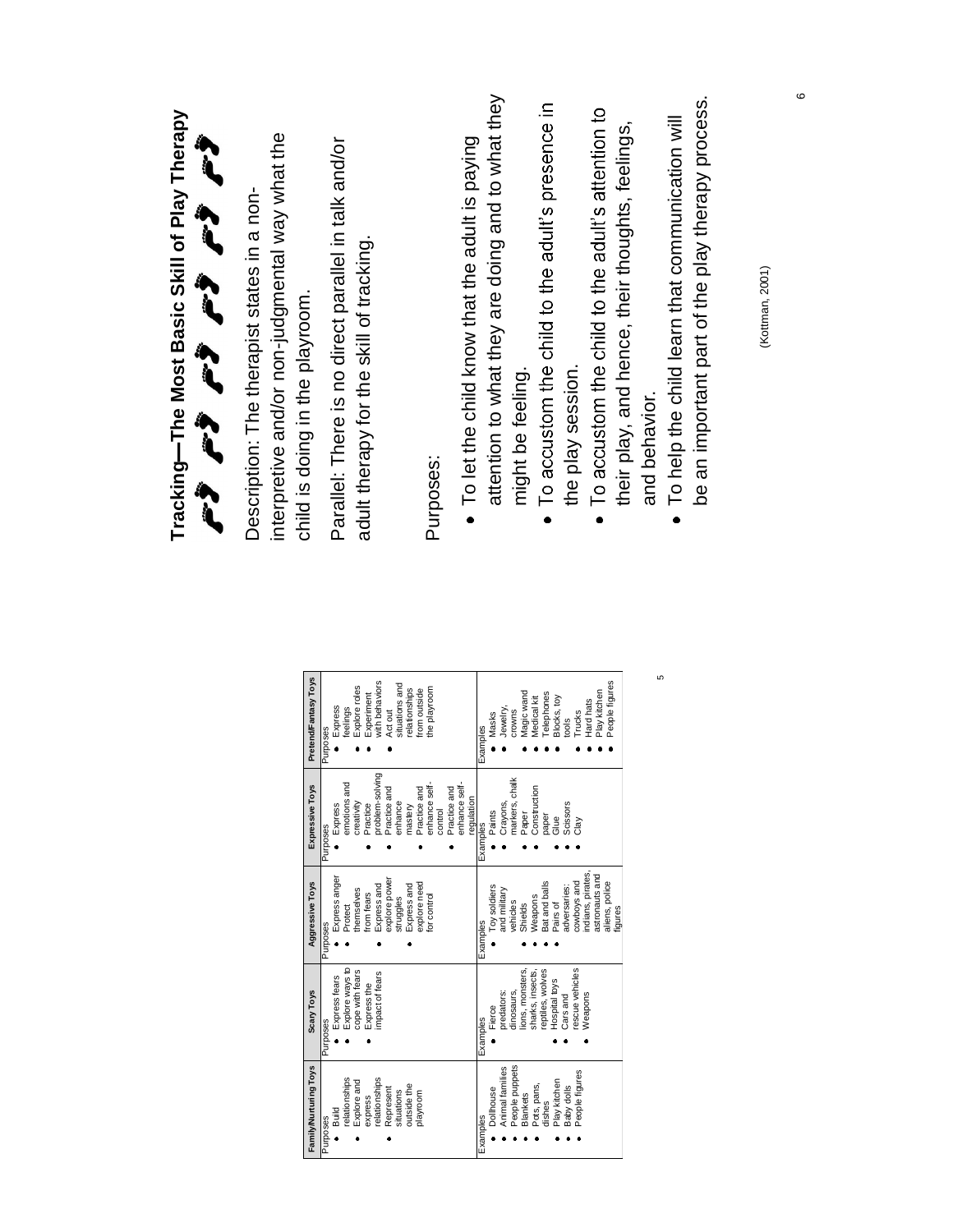| Reflecting Content-Talking the Talk with Toys |                         |                                                                                         | and/or the toys said, in a way that is synonymous<br>Description: The therapist restates what the child<br>with the child's and/or toy's original statement. | Parallel: Reflecting content is a direct parallel to the<br>skill of paraphrasing in talk therapy.                                                    | Purposes:            | $\triangleright$ To let the child know the adult is listening to | $\triangleright$ To build rapport by showing sincere interest<br>them and the toys | Keep in mind:                                                                                                           | > This skill is much harder than it seems!<br>> Some children may find the therapist's | statements unsettling, and may object verbally    | or nonverbally until they are more comfortable | with the therapist and the play therapy process.<br>> Just as in talk therapy, vary your leads and the<br>format of your reflective statements. | $\infty$<br>(Kottman, 2001) |
|-----------------------------------------------|-------------------------|-----------------------------------------------------------------------------------------|--------------------------------------------------------------------------------------------------------------------------------------------------------------|-------------------------------------------------------------------------------------------------------------------------------------------------------|----------------------|------------------------------------------------------------------|------------------------------------------------------------------------------------|-------------------------------------------------------------------------------------------------------------------------|----------------------------------------------------------------------------------------|---------------------------------------------------|------------------------------------------------|-------------------------------------------------------------------------------------------------------------------------------------------------|-----------------------------|
| in 2                                          | Two Methods of Tracking | Describe what the child is doing<br>Describe what the toy is doing<br>$\dot{\mathsf n}$ | Deciding which tracking method to use involves<br>a number of factors:                                                                                       | presenting<br>$\triangleright$ Your awareness of the child and the<br>or observed needs OR strengths<br>$\triangleright$ Your theoretical orientation | >Your personal style | The timing of the session                                        | In general:                                                                        | $\triangleright$ Track objects in the beginning and the child later<br>> Watch the child's reaction to initial tracking | statements and adjust accordingly                                                      | Avoid labeling toys or actions.<br>>Keep in mind: | ≻Good tracking is not easy.                    | Getting your tracking "in sync" with the child's play<br>will take practice and constant adjustment.                                            | (Kottman, 2001)             |

 $\infty$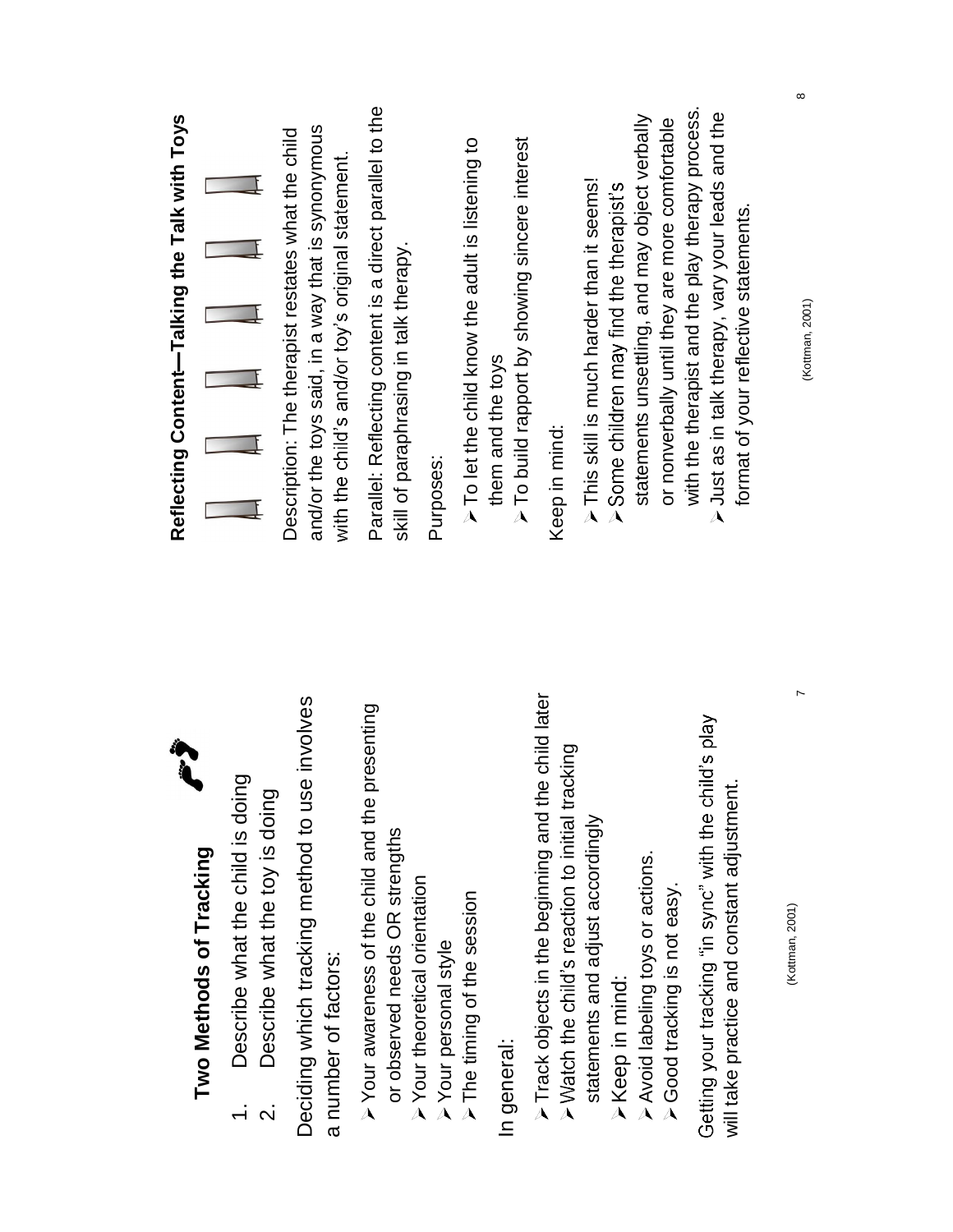| Foci of Content Reflection                                                                                                              | Examples of Reflection of Content                                                                                                                                            |
|-----------------------------------------------------------------------------------------------------------------------------------------|------------------------------------------------------------------------------------------------------------------------------------------------------------------------------|
| Directly to the child—"Your friend didn't want to play<br>with you at lunch even though she said she would."                            | Heidi picks up the dog puppet and says, "This dog is going<br>to bite your hand."                                                                                            |
| About the toy—"That doll's friend didn't play with her                                                                                  | "That dog is going to chew on me." (not leading)                                                                                                                             |
| at lunch even though she said she would."                                                                                               | "He's going to bite me." (not leading)                                                                                                                                       |
| the<br>Through or with a toy-Use a doll to say to                                                                                       | "That dog is thinking about biting me." (leading)                                                                                                                            |
| child's doll, "Your best friend didn't play with you at<br>lunch even though she said she would."                                       | uses a dinosaur to stomp on them, shouting, "That's what<br>Jorge throws the mother and father dolls on the floor and<br>happens when you tell me what to do! You get hurt!" |
|                                                                                                                                         | "He is hurting those people." (not leading)                                                                                                                                  |
| <b>P</b> C Key Points C C C C<br>Ш<br>YOUR STATEMENT SHOULD MATCH TH                                                                    | "People who boss that dinosaur around get hurt." (not<br>leading)                                                                                                            |
| CHILD'S MEANS OF EXPRESSION!                                                                                                            | "Bad things happen when people push that dinosaur<br>around." (leading)                                                                                                      |
| above the child's developmental understanding.<br>V Avoid parroting, but avoid using words that are<br>V Use an attentive body posture. | Nakeesha lies down on the floor, piles pillows around her<br>and says, "Now no one can find me."                                                                             |
| V Use your own conversational intonation.                                                                                               | No one can see you." (not leading)                                                                                                                                           |
| $\checkmark$ You can easily influence a child when using this<br>skill based on what you choose to reflect.                             | "You know how to hide so no one can see you." (may<br>or may not be leading)                                                                                                 |
| (Kottman, 2001)                                                                                                                         | Response above when whispered may be very<br>leading.                                                                                                                        |

 $\tilde{0}$ 

 $\circ$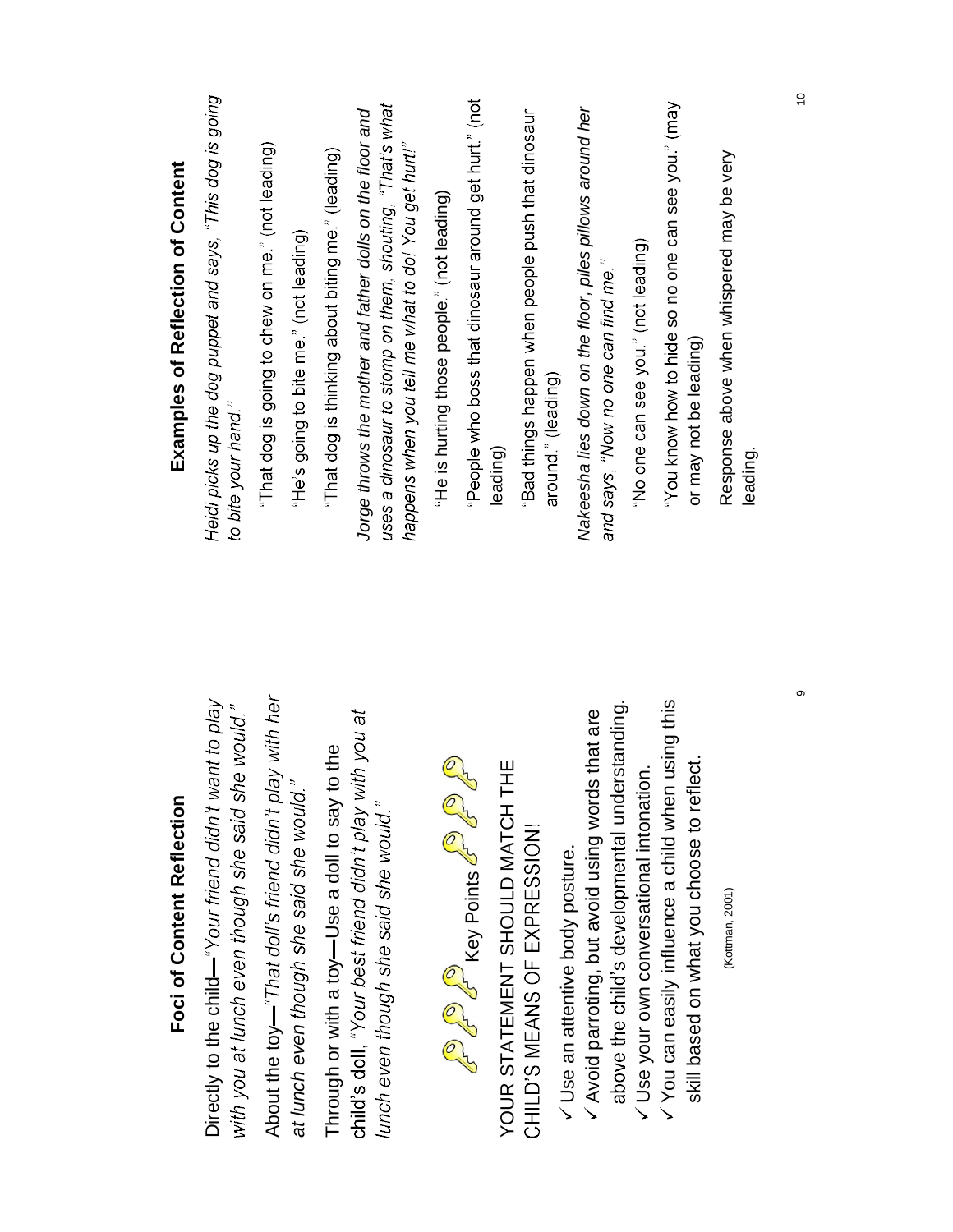Setting Limits-"Please fence me in!" **Setting Limits**

# 

helping the child develop self-regulation, self-control, helping the child develop self-regulation, self-control, decision-making skills, and personal responsibility. decision-making skills, and personal responsibility. Description: A system for the therapist to use in Description: A system for the therapist to use in

Parallel: The informed consent document, with the Parallel: The informed consent document, with the important distinction that limits in play therapy are important distinction that limits in play therapy are NOT set in advance. NOT set in advance.

Purposes:

- $\checkmark$  Assure the physical and emotional safety of the Assure the physical and emotional safety of the
	- child<br>⁄ Protect the physical well-being of the therapist Protect the physical well-being of the therapist
		- V Keep the process of play therapy 'in the real / Help the child develop self-agency Help the child develop self-agency
			- world'
				- V Safeguard consistency and structure Safeguard consistency and structure
					- Protect the room and materials Protect the room and materials
- Protect the professional, ethical, and social V Protect the professional, ethical, and social relationship relationship

Landreth, 1991 Landreth, 1991

### Therapeutic Limits vs. Restrictions **Therapeutic Limits vs. Restrictions** between the counselor, child, and caregivers in the caregivers of caregivers in the caregiver  $\cdot$

(Ginott, 1979) **(Ginott, 1979)**

| Therapeutic Limits                               | <b>Restrictions</b>           |
|--------------------------------------------------|-------------------------------|
| Focus on redirecting                             | Focus on stopping undesirable |
| undesirable behavior                             | behavior                      |
| Permit "all verbal and                           | No emphasis on assisting with |
| symbolic expression of                           | difficult emotions            |
| feelings" (p. 282)                               |                               |
| Ways to express strong                           | Limited "safe channels" (p.   |
| emotions are identified and                      | 282) for emotional expression |
| allowed                                          |                               |
| Are stated "succinctly and                       | May be stated by an angry     |
| impersonally" (p. 284)                           | adult during conflict         |
| Goal is to support and redirect, May be punitive |                               |
| not punish                                       |                               |
| Clearly and consistently                         | May be inconsistent           |
| stated-in place for all                          |                               |
| children                                         |                               |
| Stated in the passive: "Walls                    | Directed at the child: "You   |
| are not for painting" (p. 284)                   | must not paint the wall" (p.  |
|                                                  | 284)                          |
| Focus on redirecting                             | Focus on stopping undesirable |
| undesirable behavior                             | behavior                      |

Ginott, H. G. (1979). Therapeutic intervention in child treatment. Ginott, H. G. (1979). Therapeutic intervention in child treatment. In Schaefer, C. E. (Ed.) Therapeutic use of children's p/ay, pp. 279-290. New York: Jason Aronson. *play*, pp. 279-290. New York: Jason Aronson. In Schaefer, C. E. (Ed.)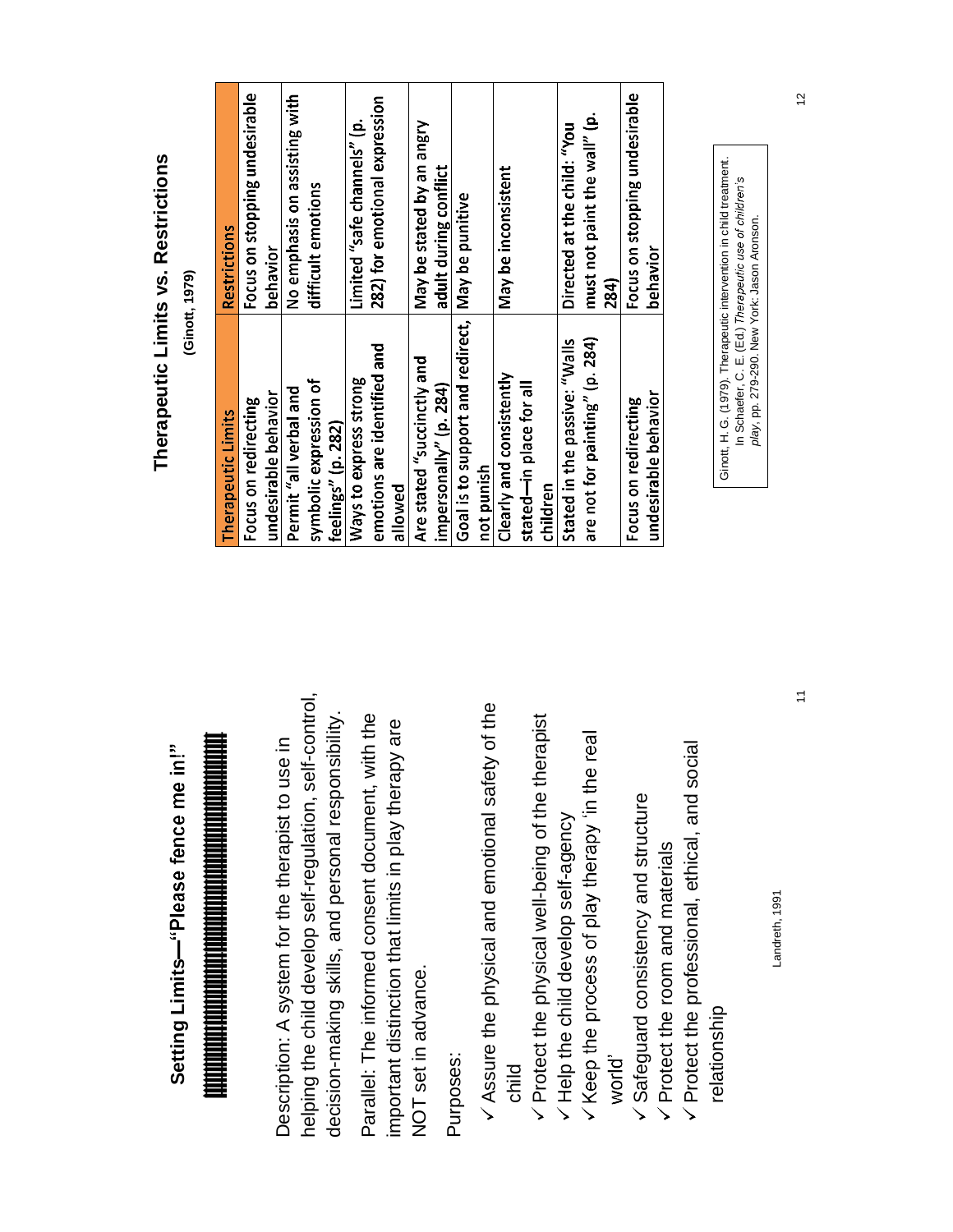### Inexperienced play therapists feel very anxious about  $\checkmark$  Inexperienced play therapists feel very anxious about Guard against the tendency to put a question in your setting limits, but learn that children will monitor their  $\checkmark$  Guard against the tendency to put a question in your setting limits, but learn that children will monitor their The only way to get comfortable with setting limits is  $\times$  The only way to get comfortable with setting limits is Key Points About Limit-Setting in Play Therapy **Key Points About Limit-Setting in Play Therapy**  $\checkmark$  Basic common-sense health and safety rules apply. Basic common-sense health and safety rules apply. / Avoid the use of "we" and "our" when stating limits.  $\checkmark$  Limits should be as short and simple as possible. Limits should be as short and simple as possible. V Total limits work best. Limits are non-negotiable. Total limits work best. Limits are non-negotiable.  $\checkmark$  All feelings are accepted in the play room. All All feelings are accepted in the play room. All  $\checkmark$  "Limits are not needed until they are needed!" voice or state limits in a question format. voice or state limits in a question format. to have to use them in session. to have to use them in session. Landreth, 1991 Landreth, 1991Limits must be enforceable.  $\checkmark$  Limits must be enforceable.  $\checkmark$  Use a normal tone of voice. Use a normal tone of voice. behaviors are not. behaviors are not. own behavior. own behavior. 6.Make necessary noise restrictions as required for 7.Personal toys of the child are allowed only if they 6. Make necessary noise restrictions as required for 7. Personal toys of the child are allowed only if they 1.Physical aggression toward the therapist, family 1. Physical aggression toward the therapist, family and the therapist will leave the playroom at that members, or the child toward him/herself is not members, or the child toward him/herself is not and the therapist will leave the playroom at that 4.The session is over when it is over. The child 2. Toys from the playroom stay in the playroom. 4. The session is over when it is over. The child 2.Toys from the playroom stay in the playroom. 8.Electronic toys, games and devices are not 8. Electronic toys, games and devices are not 5.Personal items of the therapist are not for 5. Personal items of the therapist are not for Limits in Place for Every Session **Limits in Place for Every Session** 3.Sessions last the set amount of time. 3. Sessions last the set amount of time. are similar to the toys already there. are similar to the toys already there.

time.

playing.

your setting.

your setting.

allowed.

andreth, 1991 Landreth, 1991

allowed.

 $\dot{4}$ 

13